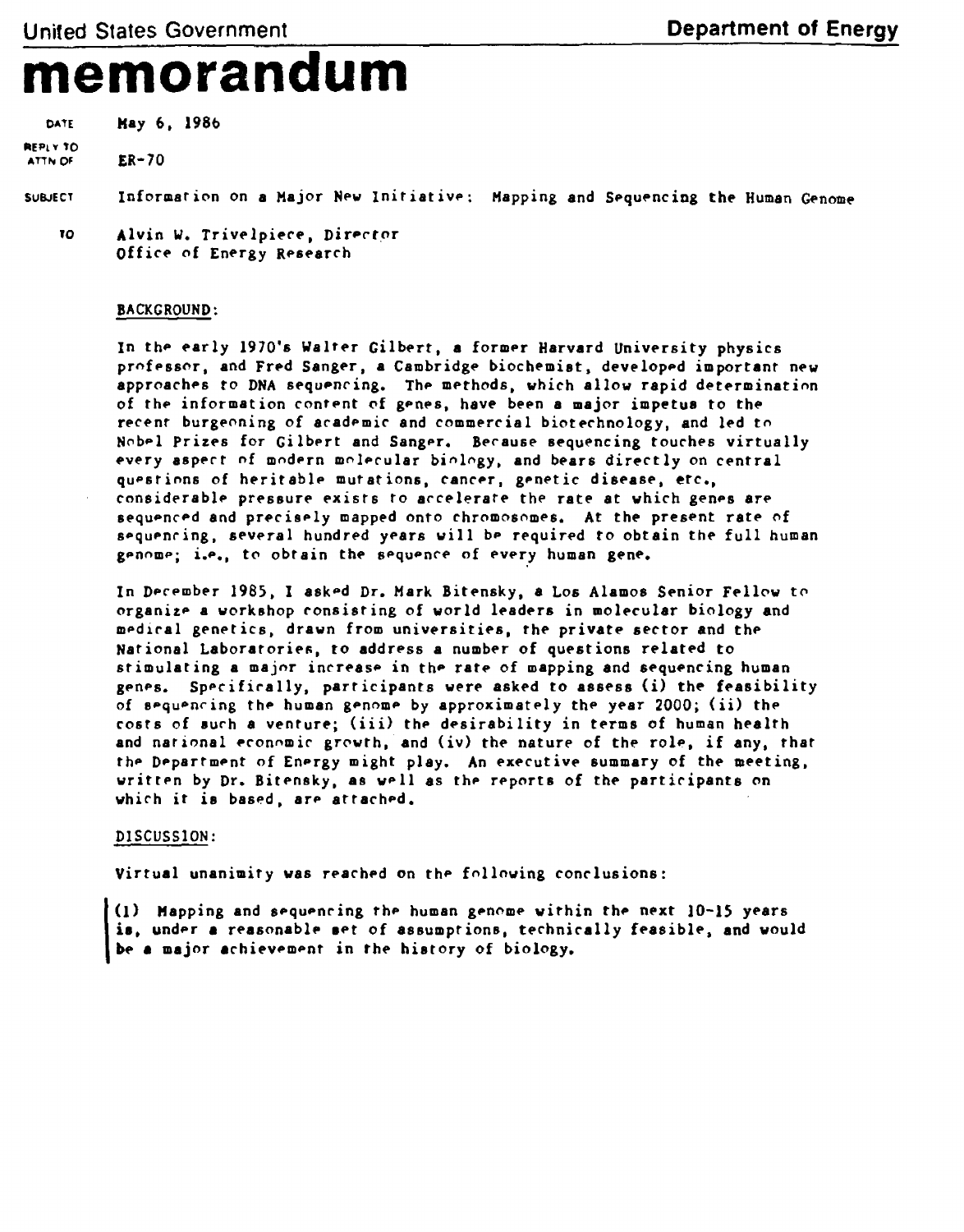(2) Although the implications of such an accomplishment cannot be fully anticipated, the project will affect virtually every area of biomedical science, and a substantial number of major medical and basic research advances having important health and economic impacts are expected. For example, we can anticipate important advances in understanding genetic disease; in understanding at the deepest level, the variation in human susceptibility to environmental contaminants and other disease causing agents; in assessing the frequency and nature of heritable mutations; in the design of peptides and protein binding molecules for pharmaceuticals, disease prevention, etc. The participants noted that even a 1% impact on the nation's \$400 billion per year health care budget would, within a year, more than return the estimated \$1-2 billion cost of the project.

(3) The National Laboratories have a major role to play in a human genome project especially in its initial phases. The role derives in part from the fact that questions central to the OHER mission would become directly addressable; in part from current National Laboratory activities such as the GENBANK and GENE LIBRARY projects at Los Alamos and Livermore, which are the natural precursors of a genome project; and in part from the genome project's crucial dependence on new engineering and computational technologies whose development will require large interdisciplinary teams. The goal of the latter would be to increase sequencing speed by at least two orders of magnitude. This will require robotics development, image processing, physical analysis of separation processes and so forth, as well as various computational requirements including database restructuring , the development of advanced algorithms and analytical capabilities, and national networking with a dedicated supercomputer at the central node.

(4) The project would be national in scope, somewhat reminiscent of the effort that led to the conquest of space, but supported by multiple agencies, including the private sector, with one agency playing the lead, managerial role, international cooperation would be sought at the outset.

(5) The workshop participants were acutely aware of the need for innovations to effectively manage a project that would be far larger and far more interactive than any that has ever been attempted in the life sciences. The extensive experience of the Department of Energy in managing such projects is in distinct contrast to that of other agencies that would also support the genome project. For this, as well as the technical reasons indicated above, DOE is a natural organization  $P$  to play the lead management role, at least in the initial phases of the project.

 $-2 -$